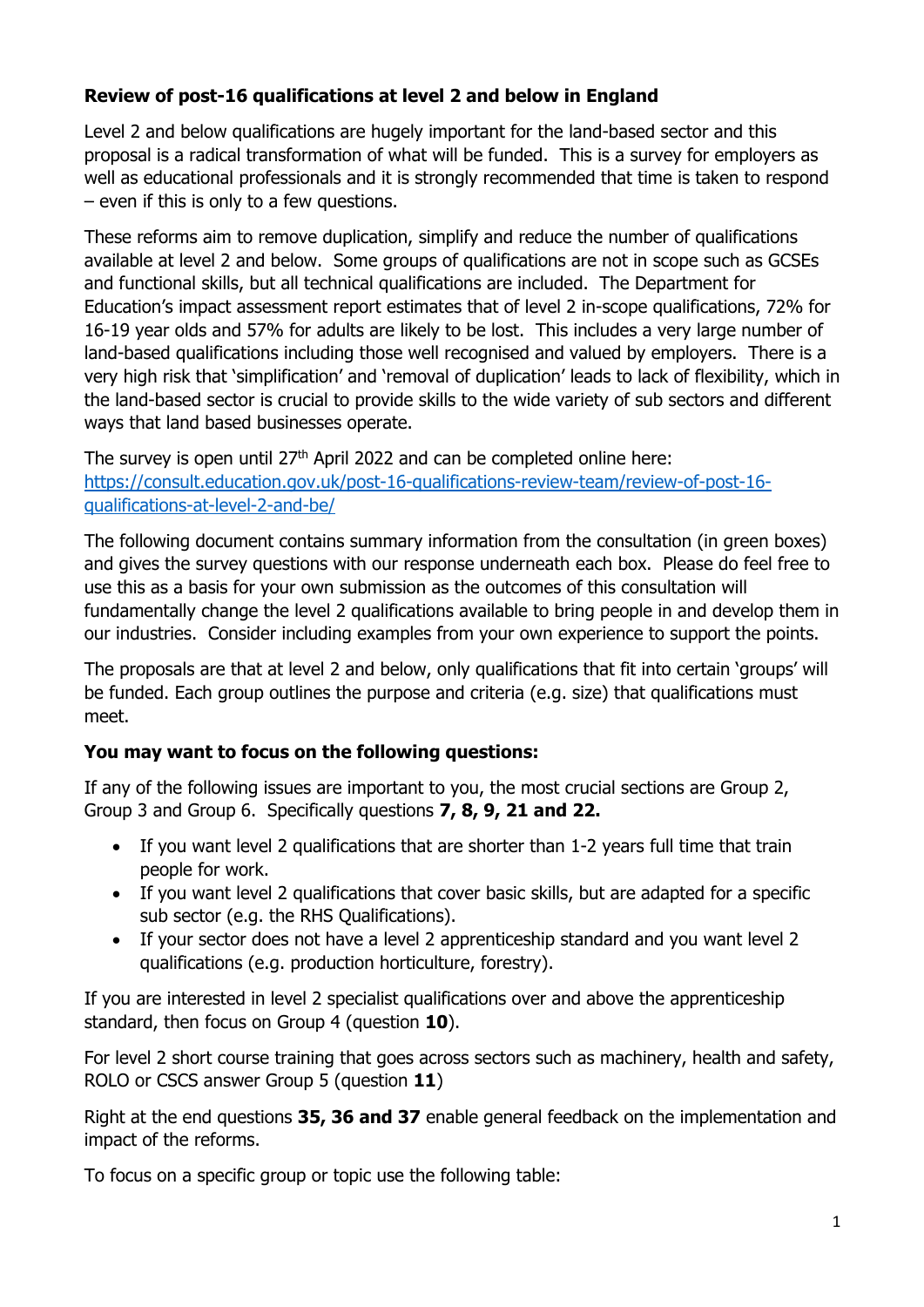| Group 2: Technical qualifications enabling entry into occupations at level 2 ('occupational-entry   |  |
|-----------------------------------------------------------------------------------------------------|--|
|                                                                                                     |  |
|                                                                                                     |  |
|                                                                                                     |  |
|                                                                                                     |  |
|                                                                                                     |  |
|                                                                                                     |  |
|                                                                                                     |  |
| Group 15: Entry level qualifications which are complementary to a study programme 10                |  |
|                                                                                                     |  |
|                                                                                                     |  |
| Group 6: Technical qualifications enabling entry into occupations without employer-led occupational |  |
|                                                                                                     |  |
|                                                                                                     |  |
|                                                                                                     |  |
| Groups 8, 13 and 17: ESOL (English for Speakers of Other Languages) qualifications  17              |  |
|                                                                                                     |  |
|                                                                                                     |  |
|                                                                                                     |  |

## **Group 1: Qualifications supporting progression to level 3 technical study**

These must:

- Provide students with broad content relevant to a particular technical education route and prepare them for progression to a level 3 technical qualification in that route (e.g. T Level).
- Be small to medium in size, less than half the size of a 16 to 19 study programme, with a guideline size of 120-240 GLH
- Be available to both 16 to 19 year olds and adults

#### Example:

A small qualification in business administration, providing an overview of the management and administration route and relevant technical knowledge and skills for students looking to progress onto the management and administration T Level route.

Studied over one year, might be linked to the T Level Transition Programme (TTP), broad based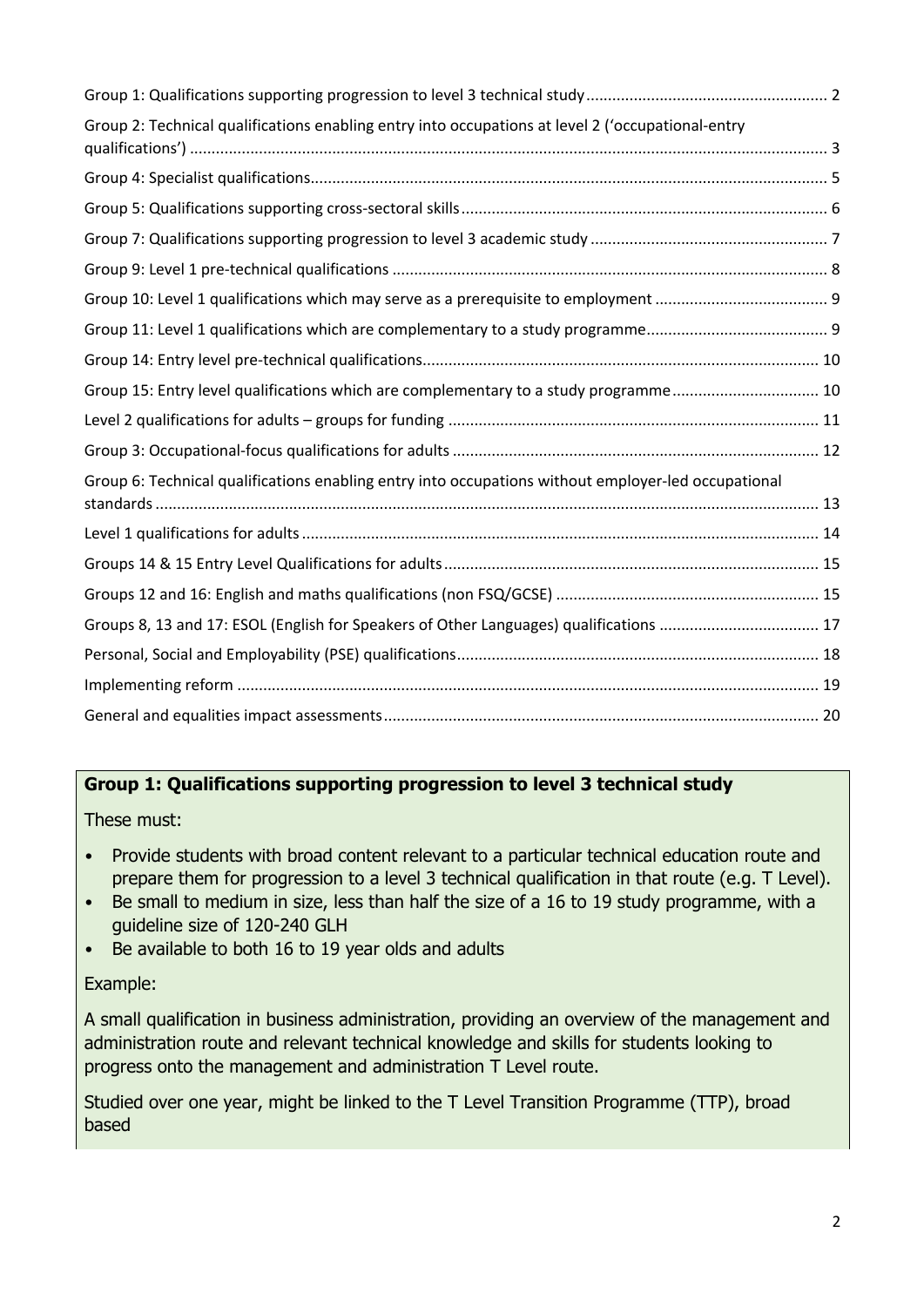Comment: These could be qualifications that help learners decide what they want to do. It would probably need to be more focused than the whole route, but might help them decide alternatively what apprenticeship they might be able to do if they think a bit more broadly.

6. Do you agree that we should fund qualifications that support progression to level 3 technical provision?

Yes

Do you agree that qualifications in this group should be small to medium sized, with a guideline size of 120-240 GLH?

Yes

## Please give reasons for your answers

There is a need to help learners who are not sure what specialism to follow gain some skills and learn about what their options might be before going on to more specialised further learning. This should not just be for those going on to T Levels but also apprenticeships as these tend to be very specialised and this should not prevent them being funded for a full level 2 apprenticeship. If these qualifications cover the whole route, this will be a challenge for broad routes such as agriculture, environment and animal care. Most learners will know if they are interested in growing, machinery or animals. In addition, there is no technical core content between several pathways in this route, leaving generic topics such as health and safety, sustainability and business skills. This makes for a very dry programme that most learners will not engage well with, will cover content they are not interested in and be too broad to be useful. Grouping occupations into logical sections will mean that learners are not being taught about sub sectors they have no interest in and enable meaningful transferrable skills to be taught. There are already level 2 qualifications that provide entry to other training and an introduction to sectors such as: City & Guilds Level 2 Certificate in Forestry and Arboriculture, SEG Awards Level 2 Award in Practical Environmental and Conservation Skills (85 GLH) and Level 2 Award in Practical Horticulture Skills (75 GLH). These are smaller – approximately 90 credits. These are valuable qualifications, and it would be useful to make some smaller qualifications suitable for this group.

## **Group 2: Technical qualifications enabling entry into occupations at level 2 ('occupational-entry qualifications')**

These must:

- Align to an employer-led occupational standard at level 2
- Ensure students who attain the qualification are sufficiently competent to enter the occupation without substantive further training.
- Include an appropriate blend of
- suitable knowledge to support wider contextual understanding of the route
- theory, concepts and core skills (such as communication, project management and teamwork) to support adaptability and practical application
- the occupationally specific technical knowledge, skills and behaviours required to enter a specific occupation.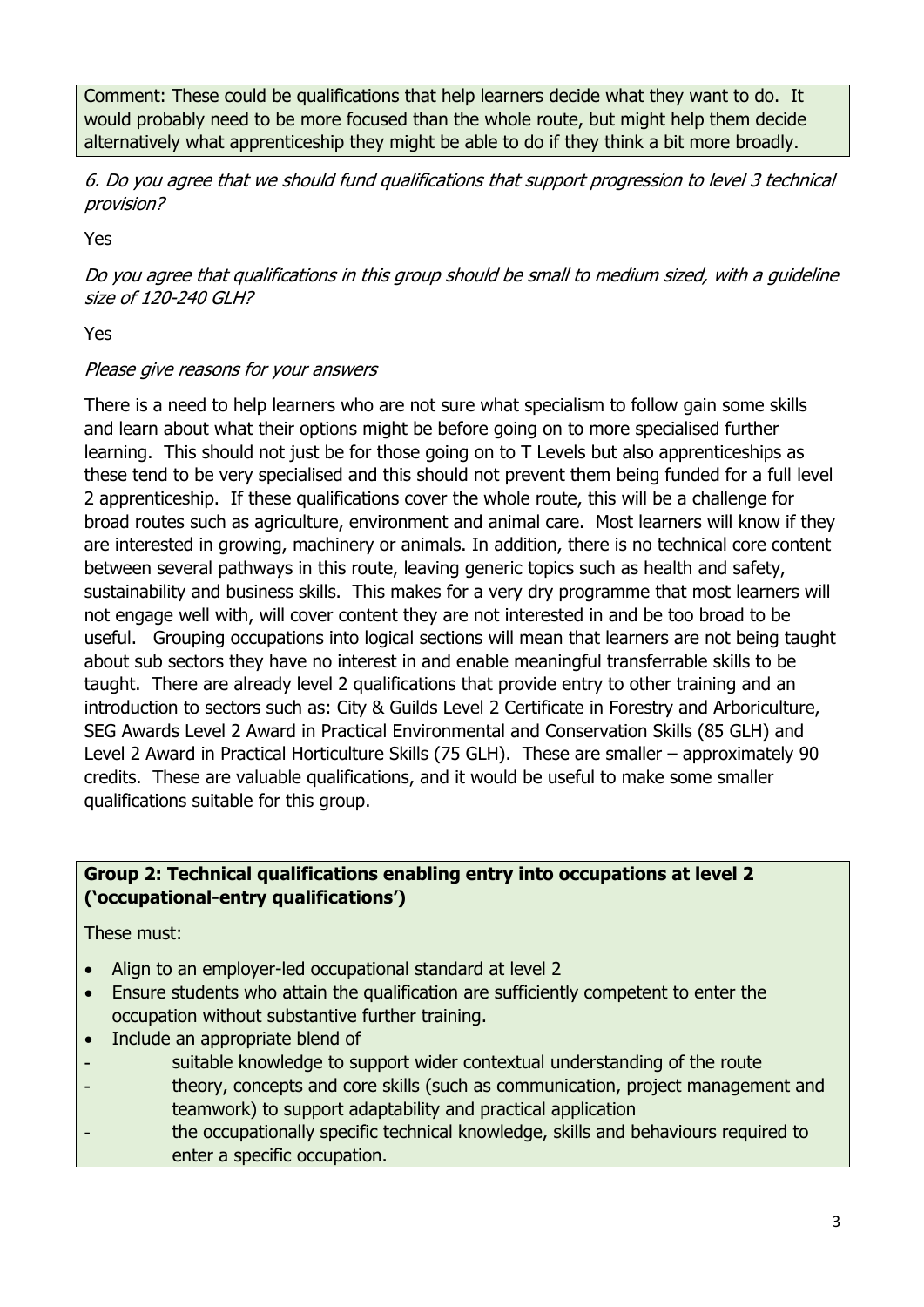- Be substantial in size (more than half of a 16 to 19 study programme) and designed to be delivered to 16 to 19 year olds over two academic years, with a guideline minimum size of 540 GLH.
- Be available to both 16 to 19 year olds and adults.

We are consulting on two different options for the main qualification offer that should be available to 16 to 19 year olds aiming to enter an occupation at level 2:

Option A – Group 2 qualifications only

Option B – Group 2 qualifications, plus the alternative of taking two medium sized occupationalfocus qualifications (from group 3) in different routes over two years, with a guideline size of around 350 GLH per qualification

7. Do you agree that we should fund occupational-entry qualifications leading to employment at level 2?

Yes

Do you agree that these qualifications should include broad route-specific content as well as the knowledge, skills and behaviours required to enter an occupation?

No

Do you agree that these qualifications should be large in size (minimum 540 GLH)?

No

## Please give reasons for your answers

In land-based industry where occupations are not clearly defined and standards are discouraged by IFATE at adjacent levels, the apprenticeship will be placed where there is most need. In sectors where there are no level 2 standards, there should be the opportunity for a level 2 qualification, for example forestry or production horticulture. A level 2 qualification will be sufficient to make them a useful worker for many employers. Also, apprenticeship standards are written to provide core transferable occupations and do not reflect the full diversity of skills required. Current qualifications have more flexibility than apprenticeships as they do not need to restrict themselves to skills most employers will use and can include them as options, examples might be skills such as fruit or vegetable growing, artificial turf, green roofs, garden interpretation. This flexibility will be a loss to sectors where roles vary widely, such as much of the land-based sector.

This is much larger than the current qualifications, that are adequate to teach to an occupation. The Work Based Diplomas are at around the 280 GLH and the most respected qualifications (without additional functional skills), for example RHS Level 2 Certificate in The Principles and Practices of Horticulture, BTEC and City and Guilds Technicals, are no larger than 380GLH. 540 GLH seems unnecessarily long, will be daunting for learners at this size to undertake and difficult for employers (especially smaller businesses) to commit the staff time to. Many landbased learners are not traditionally 'academic' and need to build their qualifications in a modular way , being equally true for adults and young people. For many learners this will be their first experience of post school qualifications. This risks a high drop-out rate leading to the learner leaving with no qualifications and a negative experience.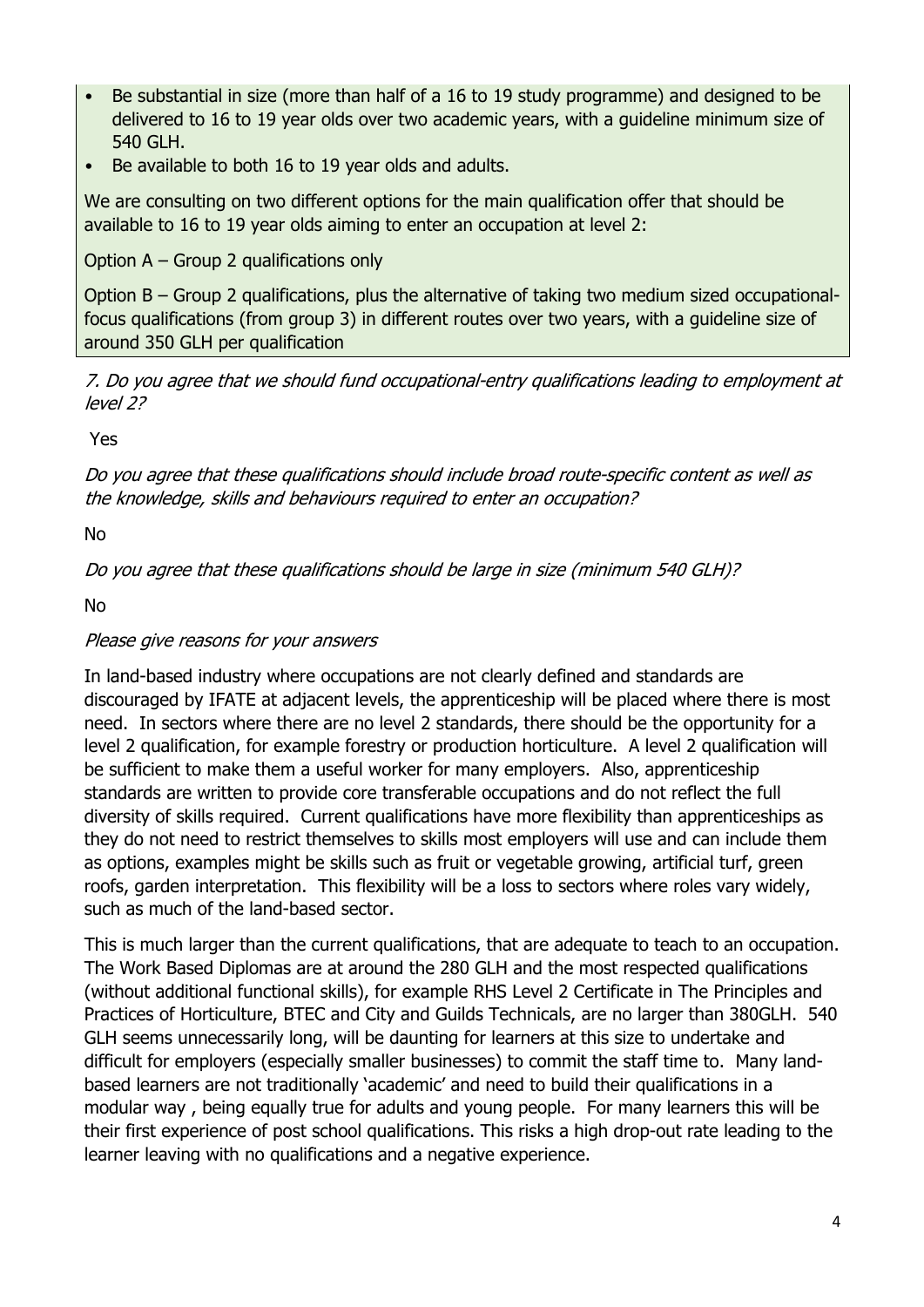A wider understanding of their occupational area would be beneficial, but the full route is too broad to be meaningful or of interest to learners who have already specialised in an occupation. In the Agriculture, Animal Care and Environment Route, understanding one of the sub sectors (for example horticulture) would be significant learning as it has five major sub sectors and numerous smaller specialisms. The full route would cover diverse occupational areas from land-based engineering to veterinary nursing, agriculture, forestry and floristry. It also risks learners losing interest as someone who wants to do floristry is unlikely to want to know much about forestry or agriculture.

8. For 16 to 19 year olds aiming to enter employment in an occupation at level 2, do you agree that the main qualification offer that should be available is

- Option A: Group 2 qualifications only
- **Option B: Group 2 qualifications and the alternative of taking two smaller occupational-focus qualifications from group 3 (around 350 GLH) in two different occupational routes?**

#### Please give reasons for your answer

Two smaller qualifications provides flexibility, particularly in land-based where occupations tend not to be clearly defined and some roles do not fit neatly onto the occupational map. It would also enable learners to get one qualification completed, before doing a second one. This might be less daunting and more likely to succeed, thereby reducing dropout rates. This is a large amount of learning for most learners – one 350 GLH qualification would normally be sufficient to train for an occupation in horticulture, arboriculture or forestry. Two would equate to 700 GLH – much larger than this. An example of a valued qualification at this size is the RHS Level 2 Certificate in The Principles and Practices of Horticulture (240GLH). This would be sufficient for learners to achieve skilled employment.

9. Do you agree that these qualifications should be delivered to 16 to 19 year olds over two academic years as part of a wider study programme leading to employment?

No

## Please give reasons for your answer

Two years study is absolutely fine, but they can still gain enough skills to be useful in the workforce in one year. Many learners prefer to do a one-year course and then go into the workforce rather than committing to two years of study.

## If you believe there are any groups of students or occupational routes for which a substantial qualification taken as part of a two-year programme would be unsuitable, please provide details

Learners of any age who have had negative experiences of learning, or who are reluctant to learn will find this a very daunting undertaking in one qualification. Adult career changers and those returning to learning after time in industry will also find this a lot to commit to in one go. It is very common in our sector to complete a shorter programme of learning and then 'top up' to the larger programme. Also, some will hope to do the longer programme but find it very difficult, but can still complete the shorter qualification so they leave with a certificate that reflects the amount of learning that they achieved.

## **Group 4: Specialist qualifications**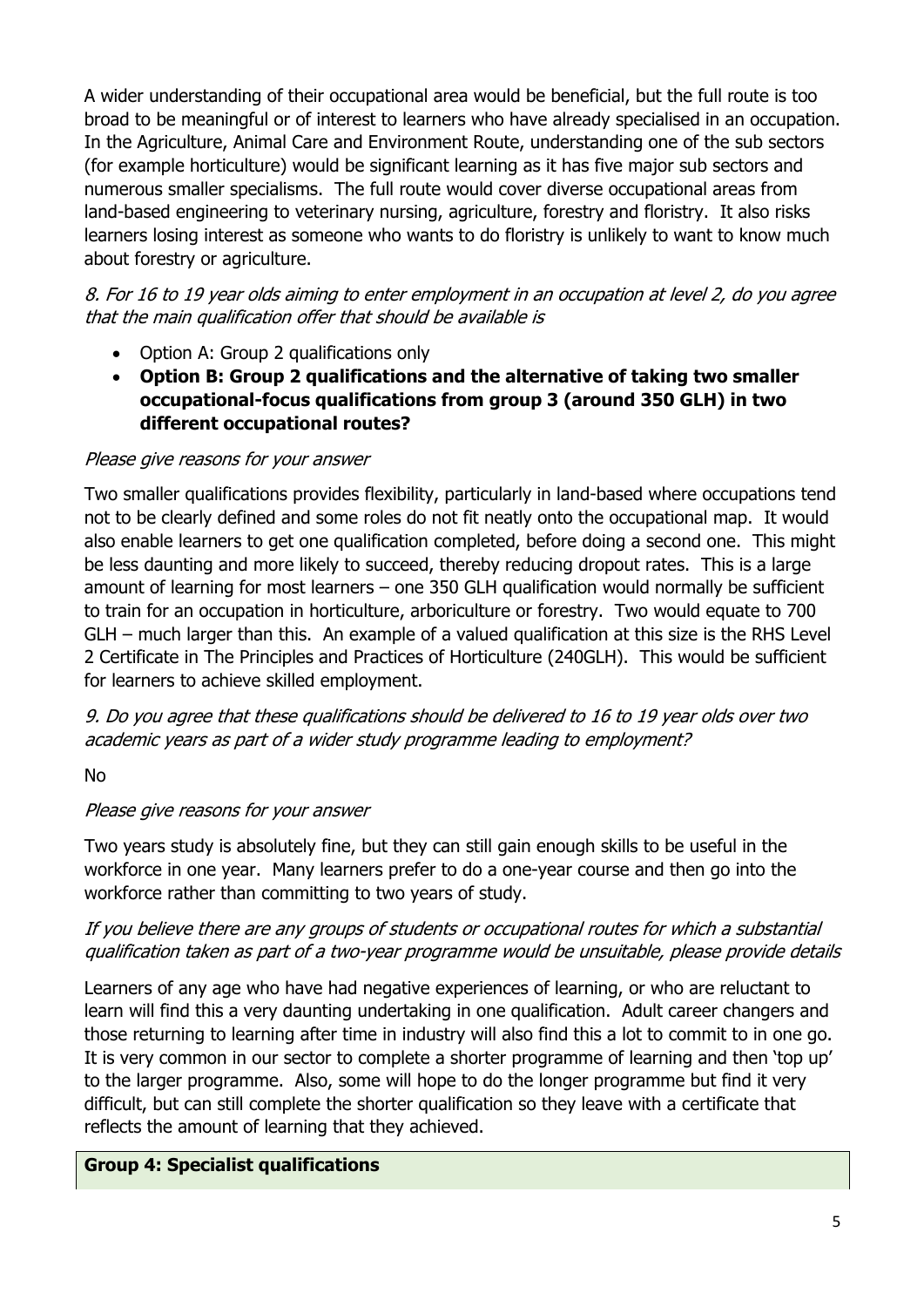Focus on specialist skills and knowledge which are not included in the level 2 occupational standard but are recognised by employers as adding value to an individual's career prospects by providing additional specialist competence

• Be available to both 16 to 19 year olds and adults, who are working towards (or have already gained) entry-level competence in a level 2 occupation

• Be small to medium in size, with a guideline maximum of 200 GLH

Example

A qualification in nutrition in early years and childcare settings, providing more specialist skills and knowledge in nutrition which go beyond that covered in the 'early years practitioner' standard.

10. Do you agree that we should fund specialist qualifications at level 2?

Yes

If you agree, are there any examples of qualifications that you think might fall into this group?

There are examples such as green roofs, artificial turf installation, tree inspection. Currently this need is also met through contextualised qualifications (RHS Qualifications) or through additional options in our larger qualifications (e.g. City & Guilds Technicals or BETCs). Examples of specialisms might include heritage gardening, garden design, horticultural therapy, retail horticulture, green roofs, hydroponics, kitchen gardens or working with plant collections, garden interpretation, propagation.

Specialist skills should not be tied to an area of the apprenticeship standard in their occupational area, but go wider reflecting the diversity of roles in land-based sectors. There is a huge need for specialist level 2 skills in areas that have important skills needs, but do not warrant a level 2 standard.

## **Group 5: Qualifications supporting cross-sectoral skills**

Perform a function/functions that are part of multiple occupational standards but do not result in occupational competence.

• Be small in size, with a guideline maximum of 150 GLH.

Example

Qualifications in health and safety.

11. Do you agree that we should fund qualifications at level 2 that develop cross-sectoral skills for young people?

Yes

If you agree, are there any examples of qualifications that you think might fall into this group?

Health and Safety, First Aid at Work, CSCS (and associated schemes e.g. Landscape Industry Sector Scheme), ROLO site safety training, pesticide application, generalist machinery use (tractors, trailers, chainsaws, quad bikes, forestry clearing saws, chippers, brushcutters, hedge cutters). Sustainability, IT, customer care, basic project management. If specialist qualifications remain at 200GLH then also topics that may be part of one standard by required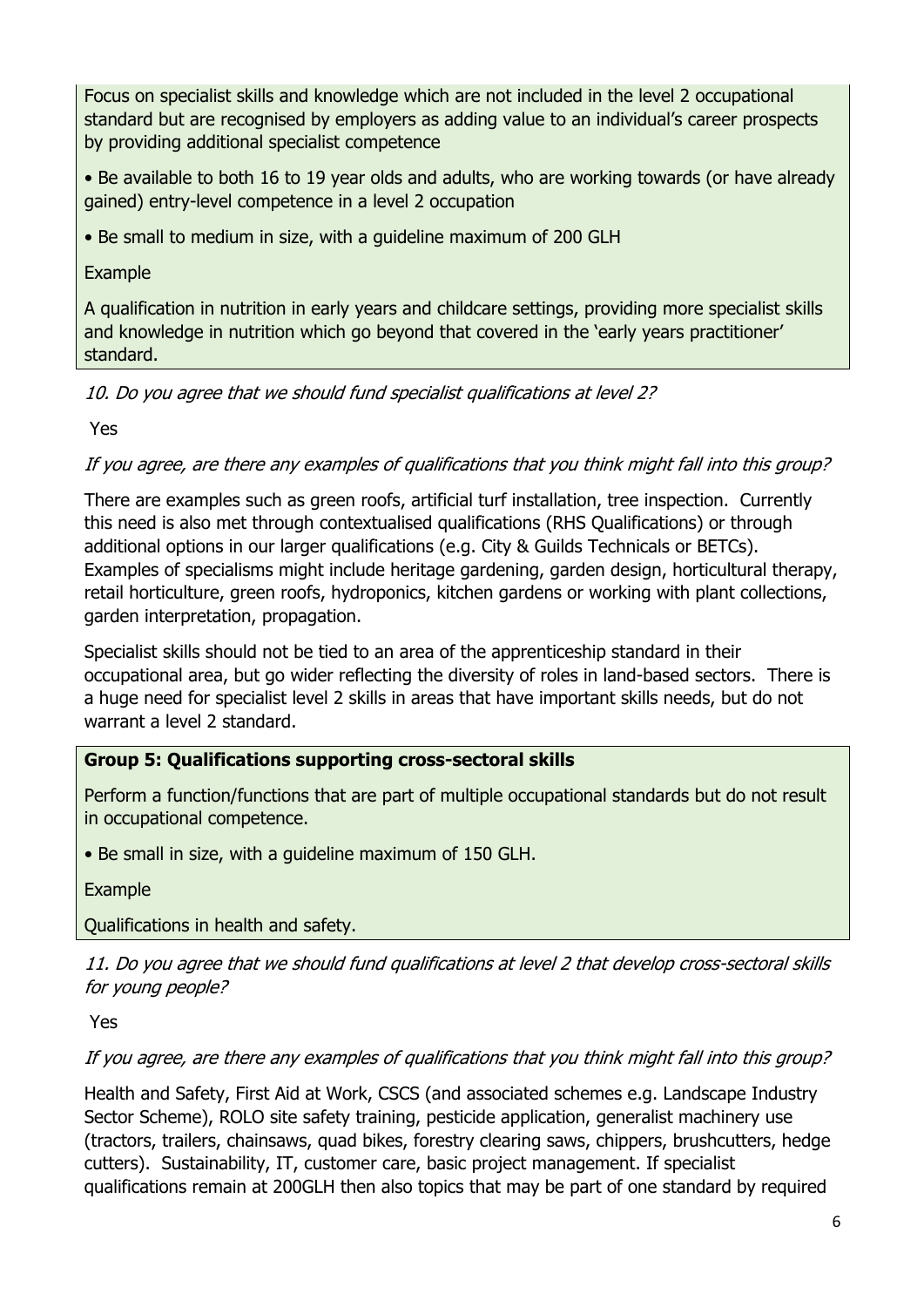in smaller amounts by another occupation such as arboriculture, estate skills, retail, habitat work etc..

## **Group 7: Qualifications supporting progression to level 3 academic study**

Provide introductory content in a specialist subject area, thereby supporting progression to a level 3 academic qualification which is in the same specialist area and is offered as an alternative to A levels.

• Include content that is substantially different from GCSEs.

• Be small to medium in size (less than half of a 16 to 19 study programme), with a guideline size of 120-240 GLH, so they can be delivered as part of a broader study programme that prepares students for further academic study and allows time for GCSE resits where needed.

• Be available to both 16 to 19 year olds and adults.

OR

• Be a small, graded qualification in performing arts (for example grades in a musical instrument) or

• A Higher Project Qualification (NB This is an independent learning level 2 qualification that is often done alongside GCSE or at college).

12. Do you agree that we should fund qualifications to support progression to specialist level 3 academic qualifications?

Yes

Do you agree that qualifications in this group should be small-medium sized, with a guideline size of 120-240 GLH?

Yes

## Please give reasons for your answers

This should not be simply progression to specialist level 3 academic qualifications, but should also include specialist technical qualifications. A GCSE-style qualification in horticulture, for example, would build the confidence, skills and awareness of young people who may wish to progress into vocational training. This qualification could assist young people in progressing to a T Level, or into an Apprenticeship. Also, this qualification at level 2 should not negate the opportunity to progress to an Apprenticeship at the same level – for example, somebody with this qualification in horticulture should be able to progress to a L2 Apprenticeship.

13. Do you agree that we should continue to fund level 2 performing arts graded exams in their current form?

Yes

Please give reasons for your answer

No comment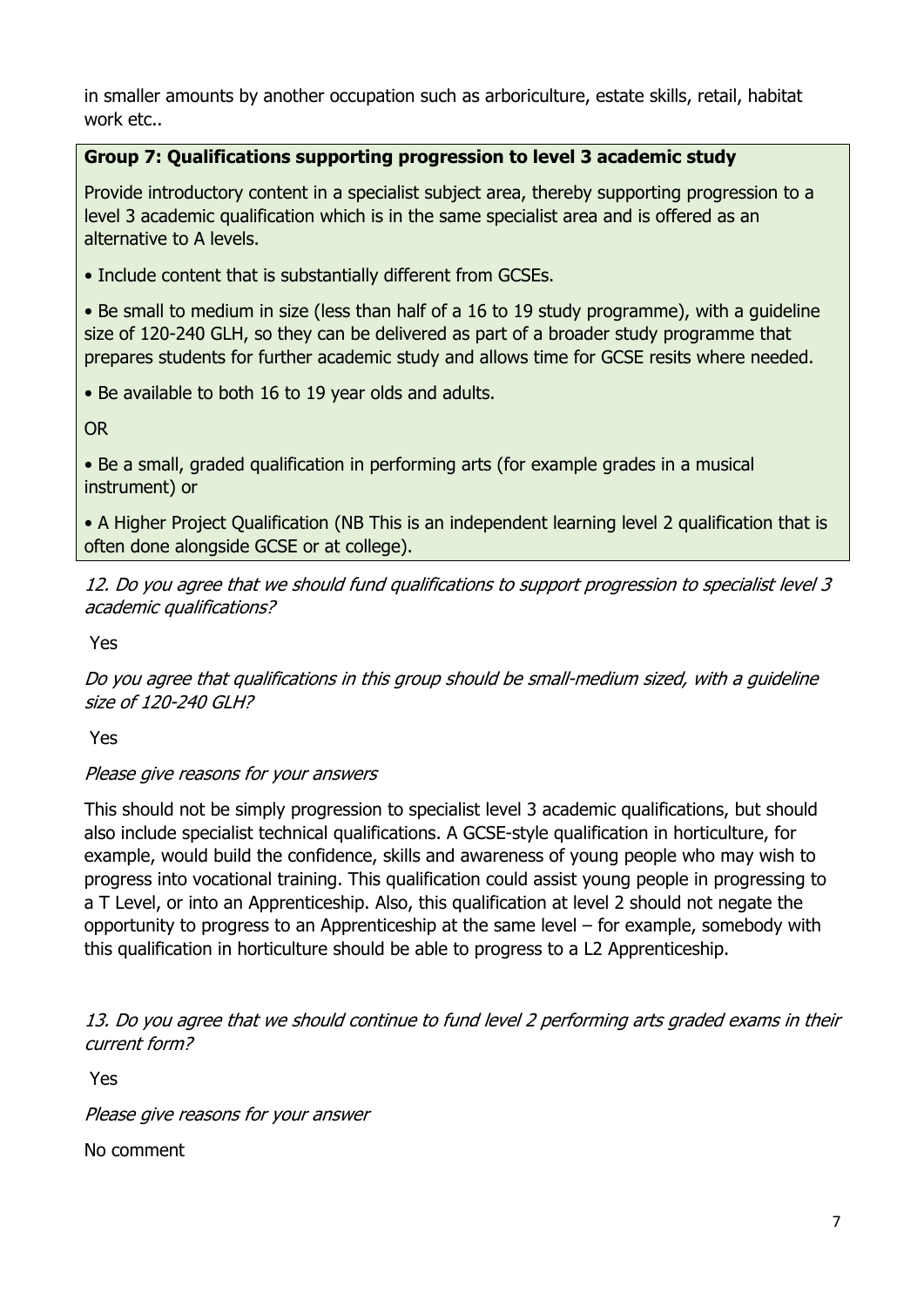Do you agree that we should continue to fund level 2 Higher Project Qualifications in their current form?

Yes

Please give reasons for your answer

No comment

## **Group 9: Level 1 pre-technical qualifications**

Qualifications which:

- support progression onto a level 2 technical qualification that provides direct entry into a level 2 occupation, or
- support progression, potentially via a level 2 qualification, to a level 3 qualification which provides entry to a level 3 occupation

To be in scope for funding these qualifications must:

- Be small to medium in size, with a guideline size of 120-280 GLH
- Be available to both 16 to 19 year olds and adults

Example

A level 1 qualification providing an overview of the catering and hospitality route, as well as some introductory technical skills.

14. Do you agree that we should fund level 1 pre-technical qualifications which focus on progression to level 2 and provide an introduction to the relevant occupational route?

No

Do you agree that qualifications in this group should be small to medium sized, with a guideline size of 120-280 GLH?

No

## Please give reasons for your answers

Progression to L2 should not be a pre-requisite, nor should giving an overview of an occupational route. Many other benefits can be gained from L1 qualifications such as life-skills, improvement in confidence, behaviours, social skills, physical skills and communication, and these benefits should continue to be acknowledged and supported by the funding system. In land based sector these qualifications are often used for community projects and with disadvantaged groups. They do not plan to enter occupations or progress, but these qualifications can be transformational, firstly for the achievement and the life skills, but also the unplanned progression that can happen on the back of this achievement. The size of 120 GLH is far too large to serve these audiences and to be accessible to learners. An example is the Open College Network Level 1 Award in Forestry In the Community. This is only 40 GLH, deliberately kept small to make it accessible to as wider range of people as possible. It can be done in an afternoon a week over a school year or as a short intensive course for young people currently unemployed but not yet ready for a level 2 apprenticeship. The main goal is to build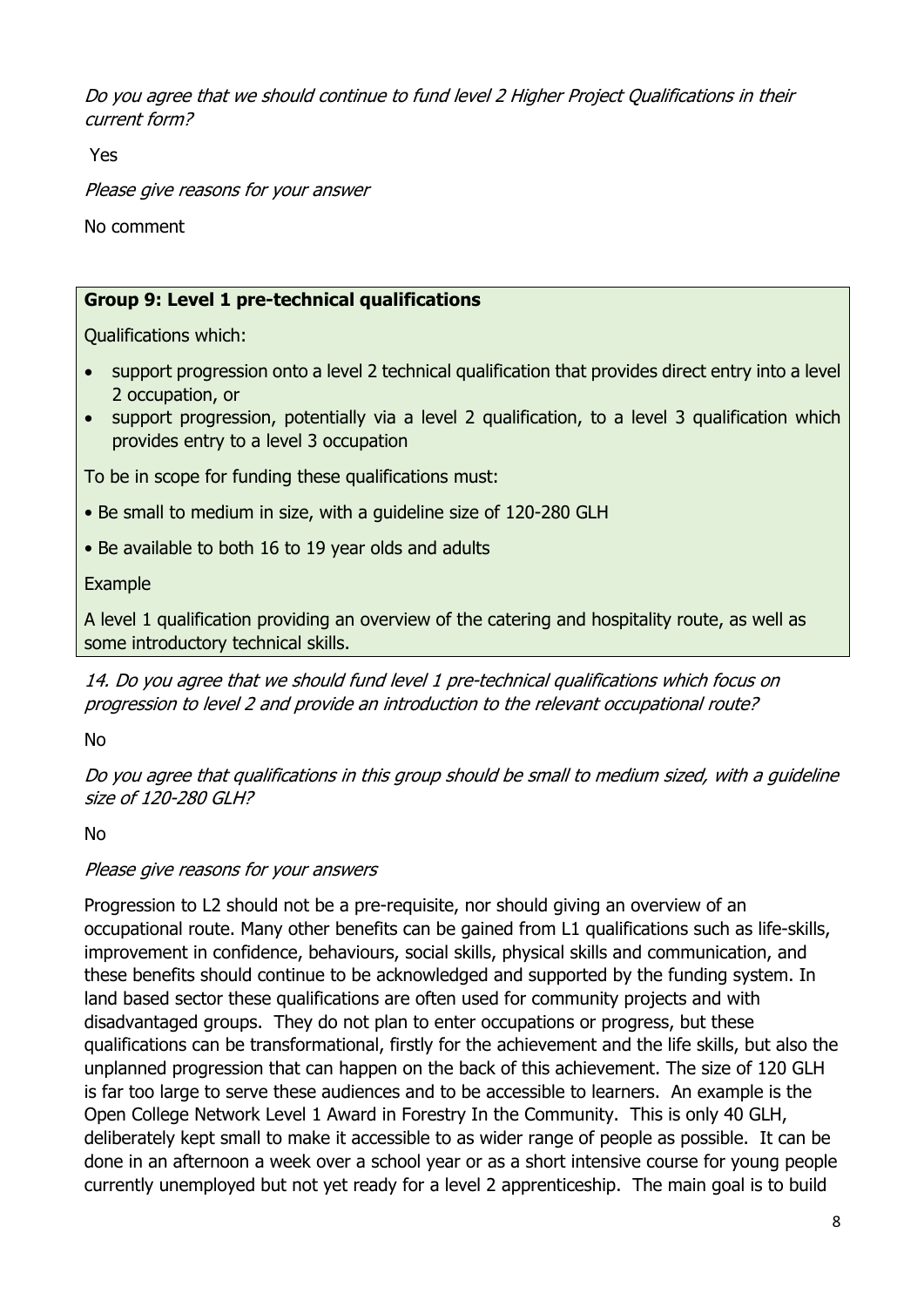confidence, so it does not need to have a large amount of learning – it could be developed to a year with more practical skills, but this is not what the audience required.

## **Group 10: Level 1 qualifications which may serve as a prerequisite to employment**

A small number of qualifications which may serve as a prerequisite for employment, including those which are linked to occupational regulation in certain routes.

To be in scope for funding these qualifications must:

- Be necessary due to being linked to occupational regulation
- Be available to 16 to 19 year olds and adults
- Be small, with a guideline maximum size of 100 GLH

Example

Qualifications could include health and safety qualifications that could help to secure a CSCS card to access work in the on-site construction pathway

15. Do you agree that we should fund level 1 qualifications which act as a prerequisite to employment?

Yes

Please give reasons for your answer

## **Group 11: Level 1 qualifications which are complementary to a study programme**

a small number of qualifications that are designed to be taken alongside a student's main programme of study but do not form the core aim of a study programme

To be in scope for funding these qualifications must be:

- Designed to be taken alongside a student's main programme of study
- Available to 16 to 19 year olds and adults

Example

Qualifications in this group are limited to level 1 performing arts graded qualifications and Foundation Project Qualifications.

16. Do you agree that we should continue to fund level 1 graded qualifications in performing arts in their current form?

Yes

Please give reasons for your answer

No comment

Do you agree that we should continue to fund level 1 Foundation Project Qualifications in their current form?

Yes

Please give reasons for your answer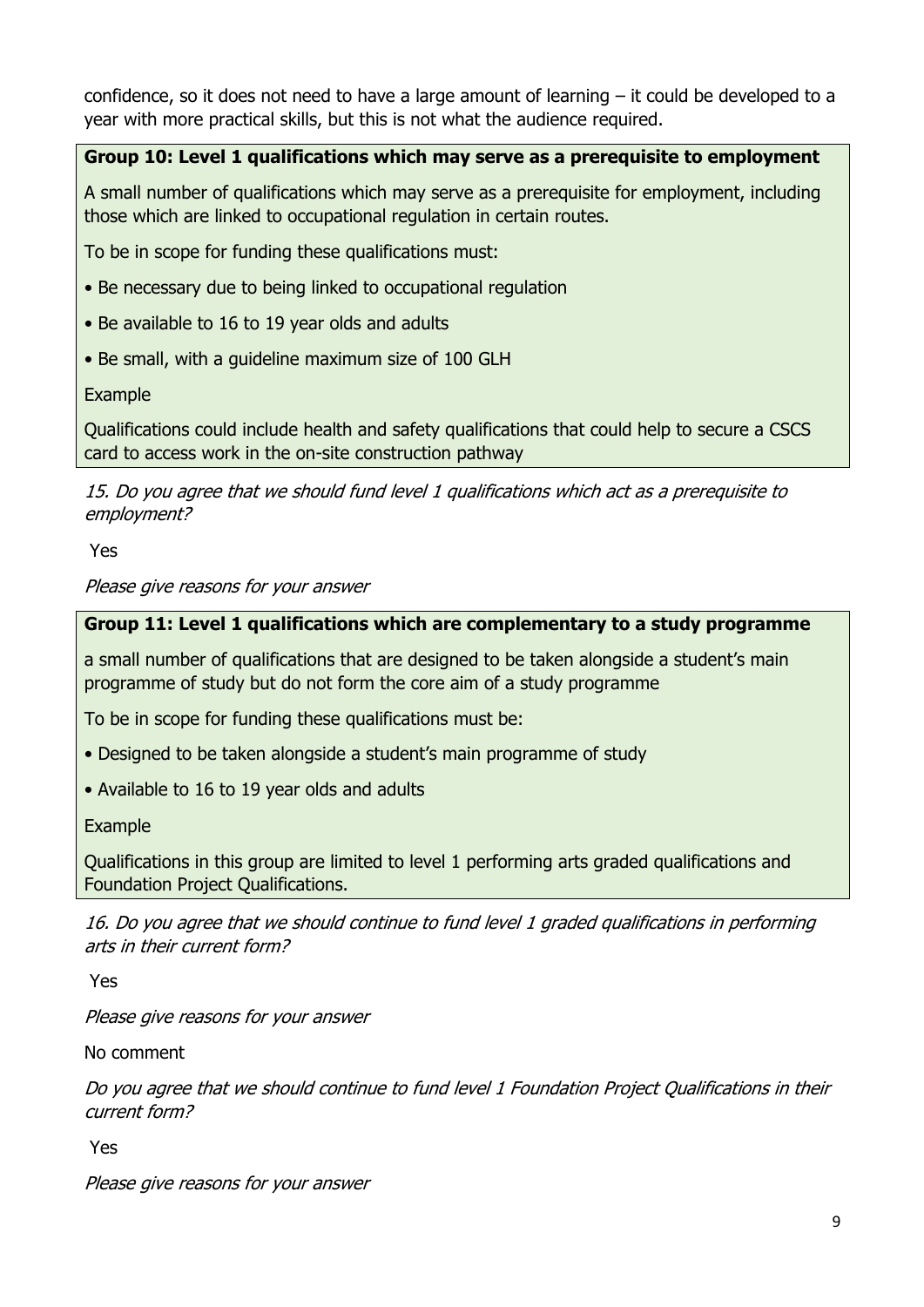### **Group 14: Entry level pre-technical qualifications**

entry level 3 qualifications which lead directly to a level 1 pre- technical qualification

To be in scope for funding these qualifications must:

• Be high-quality and equivalent to entry level 3

• Be small to medium in size (less than half the size of a 16 to 19 study programme), with a guideline size of 120-280 GLH

• Be available to both 16 to 19 year olds and adults

Example

A qualification providing an overview of the hair and beauty occupational route and providing a taster of different occupations within that route.

17. Do you agree that we should fund entry level 3 pre-technical qualifications that support progression to level 1 study?

Yes

Do you agree that, for 16 to 19 year olds, qualifications in this group should be small to medium sized, with a guideline size of 120-280 GLH?

No

Please give reasons for your answers

This will sometimes be too large. Entry and L1 qualifications could be smaller than 120GLH. In land based sector these qualifications are often used for community projects, often with disadvantaged groups. They do not plan to enter occupations or progress, but these qualifications can be transformational firstly for the achievement and the life skills, but also the progression that can happen on the back of this achievement.

#### **Group 15: Entry level qualifications which are complementary to a study programme**

We propose to fund qualifications at entry level which allow students to develop additional skills and are complementary to a study programme. These are performing arts graded examination qualifications

To be in scope for funding these qualifications must:

• Be entry level performing arts graded qualifications

• Be available to both 16 to 19 year olds and adults

18. Do you agree that we should continue to fund entry level graded qualifications in performing arts in their current form?

Yes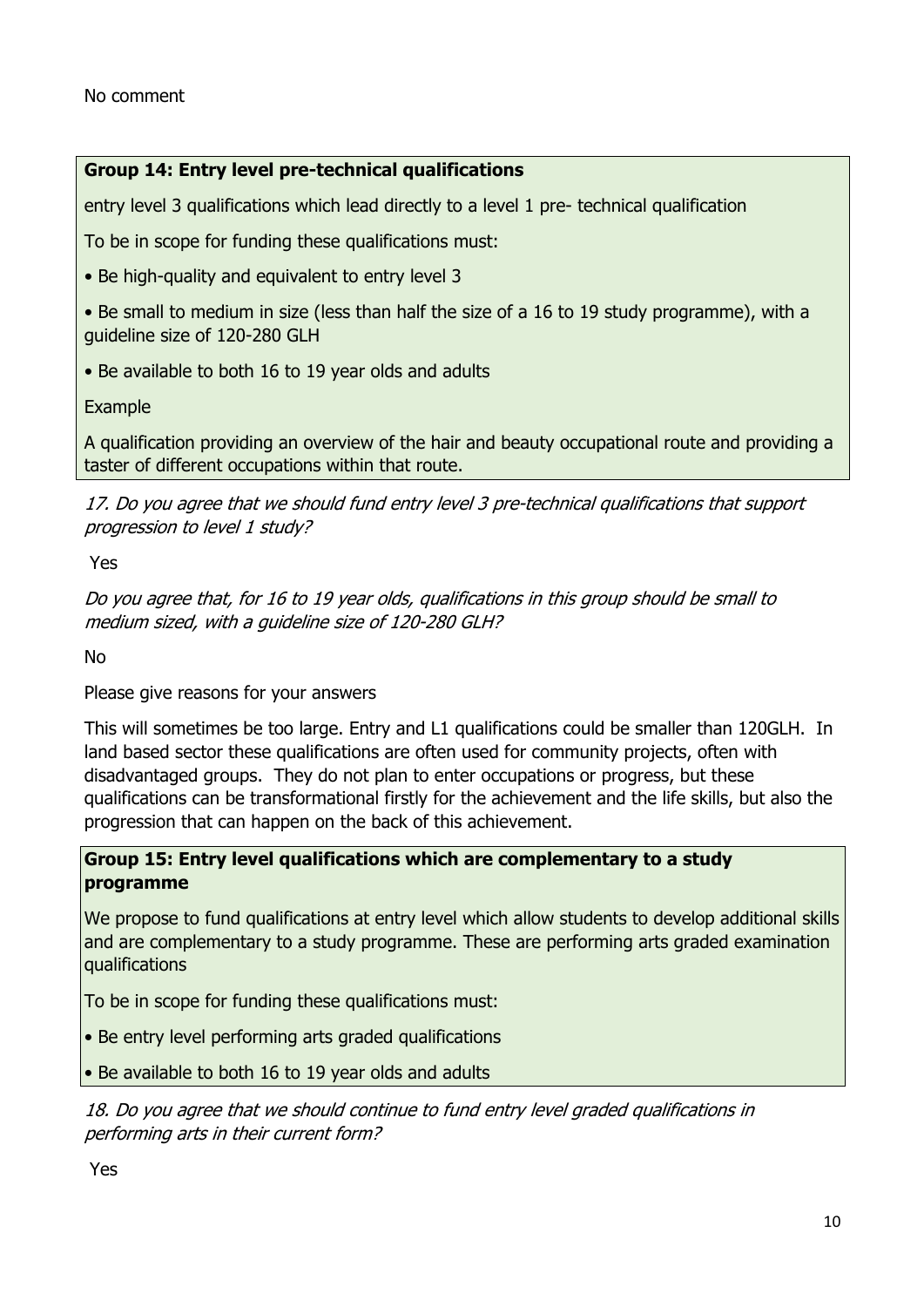#### No comment

#### **Supporting adults: Design and delivery principles**

19. Do you agree that the design and delivery principles outlined in paragraphs 150 to 155 will ensure that level 2 technical qualifications are accessible to adults?

No

### Please give reasons for your answer

In the adults' section of the consultation, the document leans heavily towards adults who are 'low skilled, low paid and disadvantaged'. While funding for these groups is, of course, vital, it is imperative that funding is retained for adults who do not fit this group and who are alreadyskilled career changers. The horticultural industry is heavily reliant on this group for its workforce.

Paragraph 153 – the idea of modular delivery is strongly supported, but this needs to enable learners to commit to smaller modules (these might be significant learning – 120 GLH) rather than the whole qualification. This should be supported by a system that accredits the learning that they have achieved. Both employers and learners (of any age) are often daunted if they have to commit to long programme of learning, but may achieve this if they can undertake smaller modules one at a time. Learners who need to take breaks for family reasons or who need space between modules before they are able to move to the next one need their learning to be recognised and certificated.

Paragraph 154 will require all providers to assess learners and tailor the programme for them. Prior learning works well if they have an accredited short course covering part of the qualification, but this approach has problems when looking at skills developed in the work place. It can make delivery very fragmented and challenging for both learner and training providers and significantly impact on achievement of synoptic assessments where they have not been trained in all elements. In addition, practices can change rapidly in some topics including health and safety, sustainability, science and techniques underpinned by science. Learning from 5 years ago can be outdated if not refreshed. They may not be working the standard required across the skills and knowledge.

Paragraph 155 - assessment methods that bring skills together are strongly supported, but lessons should be learnt from apprenticeships and the challenge that end tests can provide for some learners (as one form of summative assessment).

#### **Level 2 qualifications for adults – groups for funding**

20. Do you agree that we should fund the following level 2 qualification groups for adult learners:

|                                                           | Yes        | No |
|-----------------------------------------------------------|------------|----|
| Group 1: Qualifications supporting progression to level 3 | <b>yes</b> |    |
| technical study                                           |            |    |
| Group 2: Occupational-entry qualifications                | ves        |    |
| Group 4: Specialist qualifications                        | ves        |    |
| Group 5: Qualifications supporting cross-sectoral skills  | ves        |    |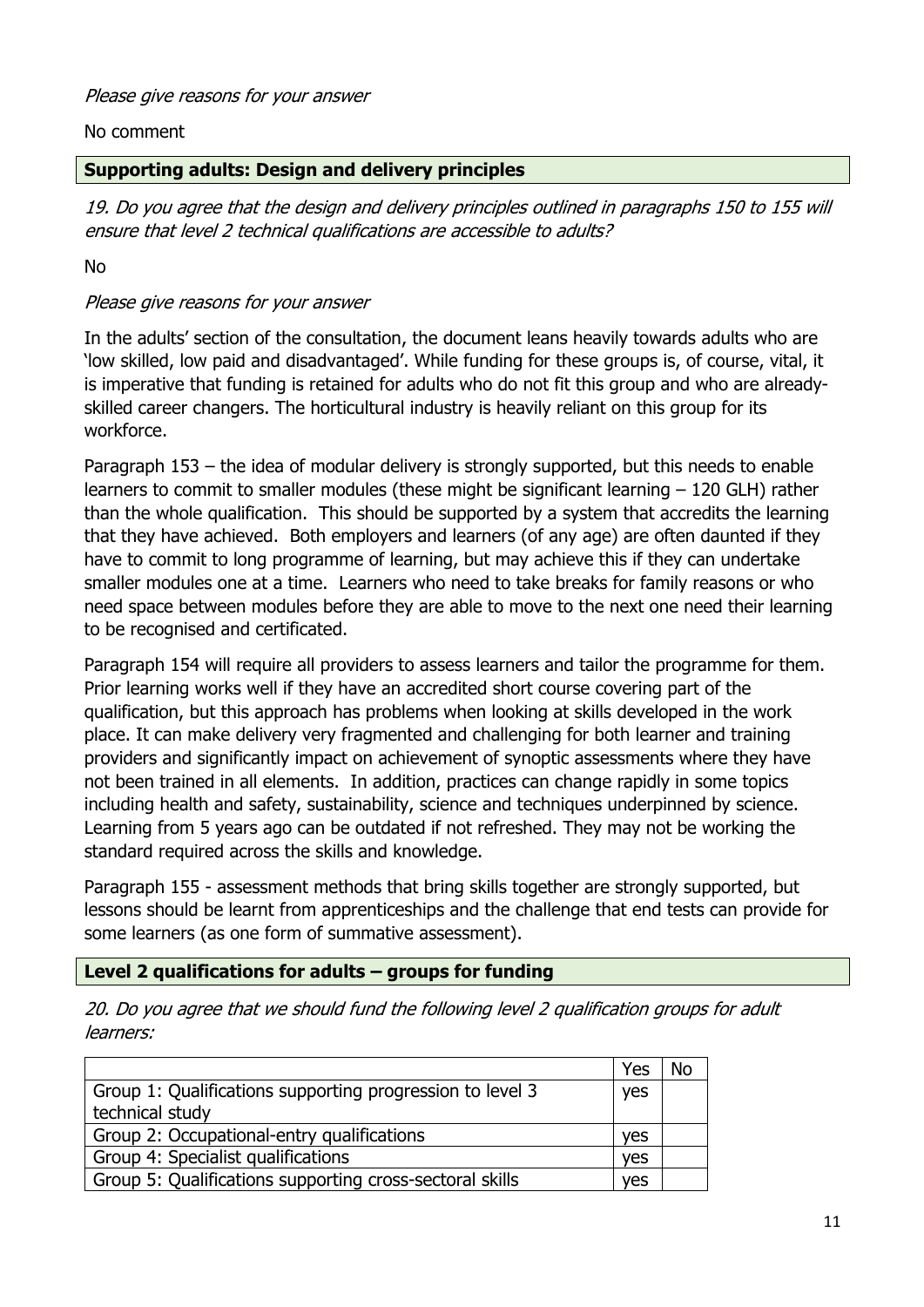| Group 7: Qualifications supporting progression to level 3 | yes |  |
|-----------------------------------------------------------|-----|--|
| academic study                                            |     |  |

#### Please give reasons for your answers

Adult learners are a diverse audience and many are career changers or employees who come to learning later in life after working in a role for some time. They need a range of options to choose from that suit their needs.

## **Group 3: Occupational-focus qualifications for adults**

Level 2 qualifications 2 to provide adults with entry into a particular occupation and will not need to be delivered as part of a study programme. They will be smaller than the substantial entry-level competence qualifications in group 2, as they will have less focus on route-wide content and transferable skills, and therefore will be a more accessible option for adults. We ask, on page 42, question 8, whether these qualifications should also be available to 16 to 19 year olds in certain circumstances.

To be in scope for funding these qualifications must:

• Be focused on providing technical content which is aligned to an employer-led occupational standard and provides entry into a level 2 occupation, with only a small proportion of the qualification dedicated to route-wide content.

- Be of medium size, smaller than the group 2 occupational-entry level 2 qualifications.
- Be available to adults only. (Subject to question 8 on page 42)

Example:

A medium sized qualification in hair and beauty providing the occupationally specific technical knowledge, skills and behaviours required to become a nail technician (aligned with the 'nail services technician' standard).

21. Do you agree that we should fund occupational-focus qualifications at level 2 for adults?

Yes

Do you agree that these qualifications should be medium sized, with a guideline size of 200-540 GLH?

No

## Please give reasons for your answers

Qualifications should have the flexibility to specialise further than the apprenticeships. For example, the occupational standards for horticulture are very broad and have been designed to introduce learners to a whole sector giving them core transferrable skills. Learners will 'specialise' into a part of the sector (for example maintenance gardening; public, botanical and heritage gardening; landscaping) by choosing which employer they work with alongside delivery of the standard. Adult learners (for example career changers) usually have more understanding of the sub-sector they wish to specialise in, and so provision should be provided for standards to be rationalised to a specific area of the sector.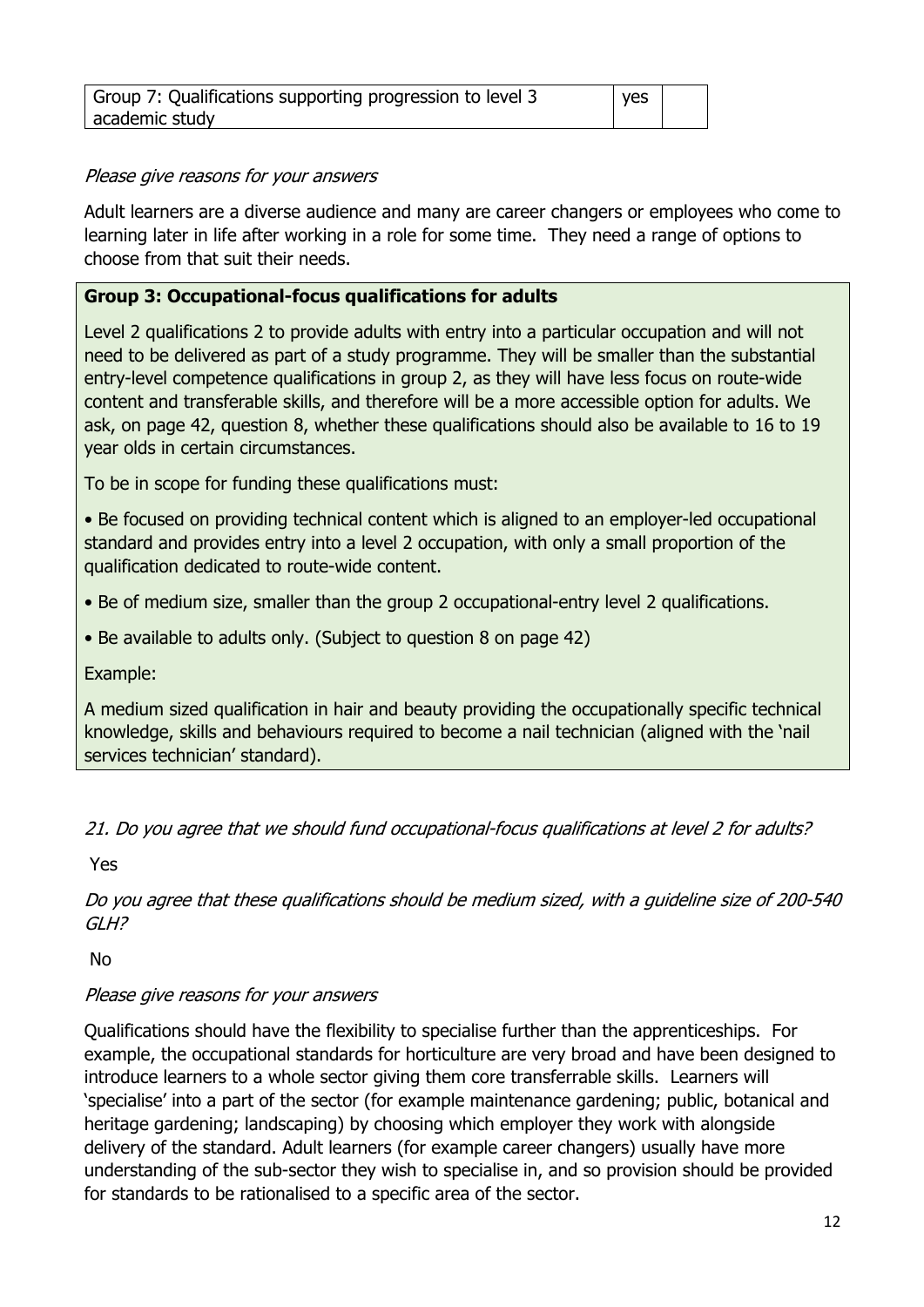This is still a large qualification size. Many career changers will do several qualifications while working at 90 to 200 credit lengths, building up to the equivalent of a larger qualification on weekends or evenings. It should be possible for learners to commit to smaller amounts of learning as this is still a daunting amount for some. This does not work if an end point assessment model is used.

#### **Group 6: Technical qualifications enabling entry into occupations without employerled occupational standards**

To be in scope for funding these qualifications must:

• Support progression into sustainable level 2 occupations where an employer-led occupational standard does not exist

• Be available to adults only

Example:

A qualification providing the technical knowledge, skills and behaviours necessary to become a hospital porter.

22. Do you agree that we should consider requests to fund level 2 qualifications for occupations for which an employer-led occupational standard does not currently exist?

Yes

#### Please give reasons for your answer

The occupational map was designed for apprenticeships, not college-based qualifications. The map needs expanding, or this group must be flexible enough to include related occupations that have not been listed specifically on the map.

Sub sector specialisms are required that are not great enough to warrant an option on the apprenticeship. Current qualifications have this additional flexibility and specialism and it is crucial that it is not lost to enable suitably skilled workforce to be developed. It is easier for an employer to contextualise and specialise a learner while they are doing an apprenticeship on the job than would be possible in a college environment. The occupational map would need revision and these sub sector specialisms recognising.

For example, horticulture has many sub sectors including parks, botanical gardens, heritage gardens, domestic gardens, grounds maintenance (business parks, retail spaces) and landscape construction. The RHS qualifications are well suited to those who wish to work in high maintenance environments such as public, botanical and heritage environments and are very highly valued. Over 3,000 candidates gain an RHS qualification each year and a large proportion of these are moving into, or upskilling within the horticultural industry. The industry would suffer without them. This model does not recognise these needs and the occupational map needs to become more nuanced as well as recognising large 'gaps' that are missing. For evidence of skills requirements not met by this structure please see the Horticulture Sector Skills Survey Report (https://www.rhs.org.uk/science/pdf/horticulture-skills-report/horticulturesector-skills-survey-report.pdf).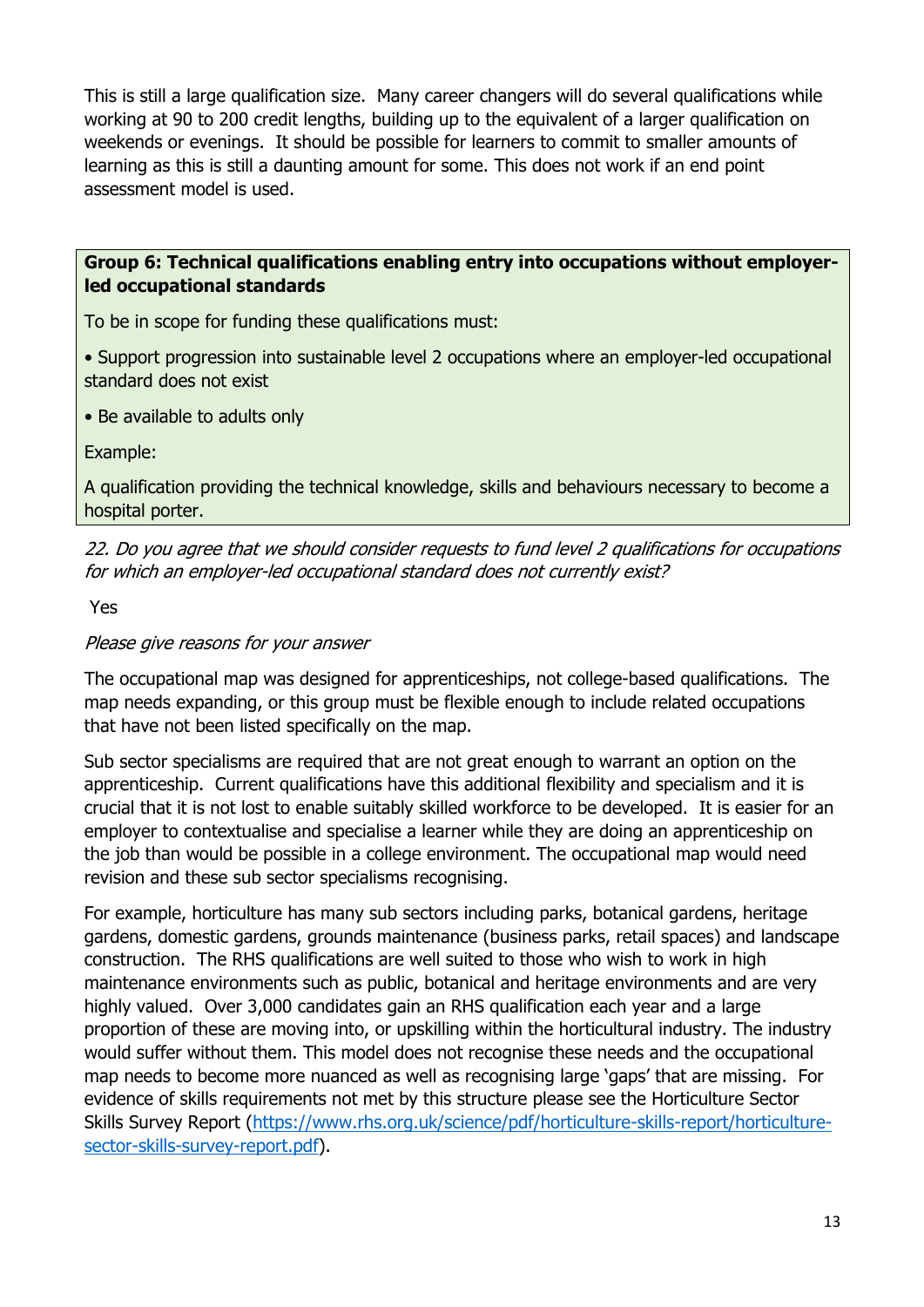The occupational map rarely has adjacent levels as this is discouraged in apprenticeships. Therefore, where there is a level 3 role on the map, but no level 2 role for example forestry and production horticulture, sectors require the opportunity for level 2 qualifications. These qualifications can lead to work or to progression and are more accessible to many learners than level 3.

Are you aware of any occupations that are in demand by employers but where an employer-led occupational standard does not currently exist?

Yes

## Please provide example(s)

The RHS qualifications are well suited to those who wish to work in high maintenance environments such as public, botanical and heritage environments and are very highly valued. Over 3,000 candidates gain an RHS qualification each year and a large proportion of these are moving into, or upskilling in the horticultural industry. The industry would suffer without them.

Forestry has an occupation that sits between level 2 and 3. Forest Operative at level 2 has been revised and written up to a full level three (now Forest Craftsperson) where the most need is, but there are many workers at level 2 who are important in the workforce.

Do you agree that these qualifications should be available to adults only?

No

## Please give reasons for your answer

Some young people have a clear idea of what occupation and sub sector they wish to work in and should be able to take the most appropriate qualification to meet their career goals. An example would be that the RHS Qualifications are used in schools. Where you have a level 3 standard, but no level 2, a level 2 qualification may be much more attainable for a learner with less maturity.

## **Level 1 qualifications for adults**

Group 9: Level 1 pre-technical qualifications. Adults will be able to access level 1 qualifications which lead directly onto level 2 qualifications that provide entry into occupations at level 2. These qualifications will provide an overview of the occupational route as well as some introductory technical skills, with a focus on progression to further study. We would expect these qualifications to be small to medium size, depending on the route.

Group 10: Level 1 qualifications that act as a prerequisite to employment. These may be linked to occupational regulation, helping adults gain access to employment where they may be able to then learn on the job in order to become competent in an occupation, for example qualifications in health and safety.

Group 11: Level 1 qualifications providing additional and complementary skills. These are performing arts graded qualifications: small, performance-focused qualifications in the area of music, dance, drama and communication, and musical theatre. These qualifications allow students to progress onto higher levels with the ultimate aim of gaining a mastery of practical performance skill. These will be available for those adults who would benefit from taking them.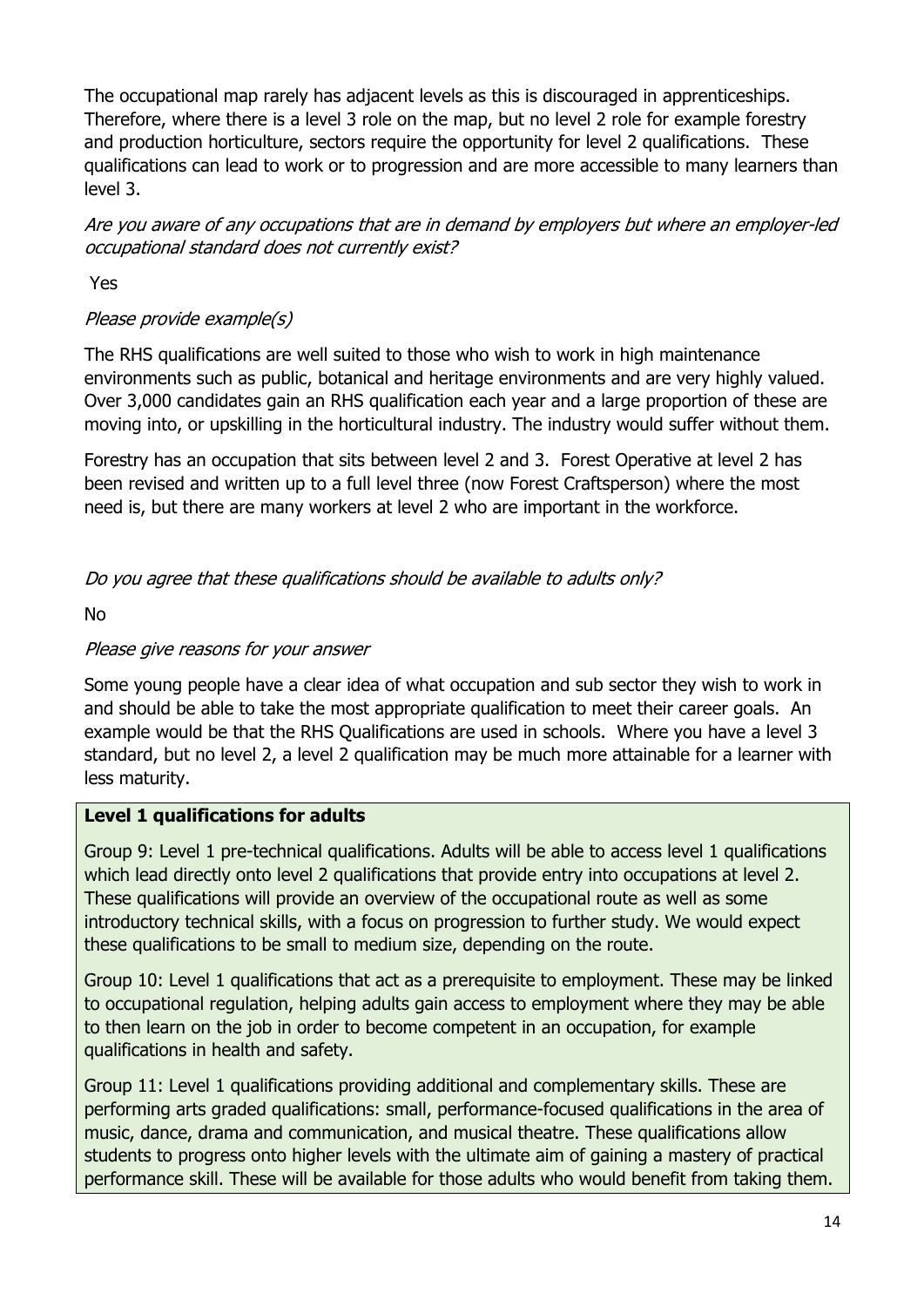23. Do you agree that we should fund the following qualification groups at level 1 for adult learners:

|                                                                         | res                       |  |
|-------------------------------------------------------------------------|---------------------------|--|
| Group 9: Level 1 pre-technical qualifications supporting progression to | $\mathsf{X}$              |  |
| level 2 study                                                           |                           |  |
| Group 10: Level 1 qualifications serving as a prerequisite to           | X                         |  |
| employment                                                              |                           |  |
| Group 11: Level 1 graded qualifications in performing arts and level 1  | $\boldsymbol{\mathsf{x}}$ |  |
| project qualifications                                                  |                           |  |

Please give reasons for your answer

No further comment

## **Groups 14 & 15 Entry Level Qualifications for adults**

Group 14: Entry level 3 pre-technical qualifications. For adult students who need to begin at entry level, there should be qualifications that engage them and support progression to higher levels. These qualifications lead directly onto a level 1 qualification, aligned to an occupational route, as part of an eventual progression route to occupational competence at level 2 and above. These qualifications should provide an overview of the route and may provide a taster of different occupational areas. We would expect these qualifications to be small to medium size.

Group 15: Entry level qualifications providing additional and complementary skills. Performing arts graded qualifications at entry levels 1, 2 and 3 will also be available for adults looking to gain foundation knowledge and progress onto higher grades to develop their practical performance skill.

24. Do you agree that we should fund the following qualification groups at entry level for adults:

|                                                                                           | Yes | No |
|-------------------------------------------------------------------------------------------|-----|----|
| Group 14: Entry level 3 pre-technical qualifications supporting<br>progression to level 1 |     |    |
| Group 15: Entry level performing arts graded qualifications                               |     |    |

## Please give reasons for your answer

No further comment.

## **Groups 12 and 16: English and maths qualifications (non FSQ/GCSE)**

We propose continuing to fund at level 1 and entry level (including sub levels) high-quality English and maths qualifications that deliver basic literacy and numeracy for those who cannot directly access FSQ and GCSE.

• We propose to remove funding at level 2 for non-GCSE/FSQ English and maths qualifications.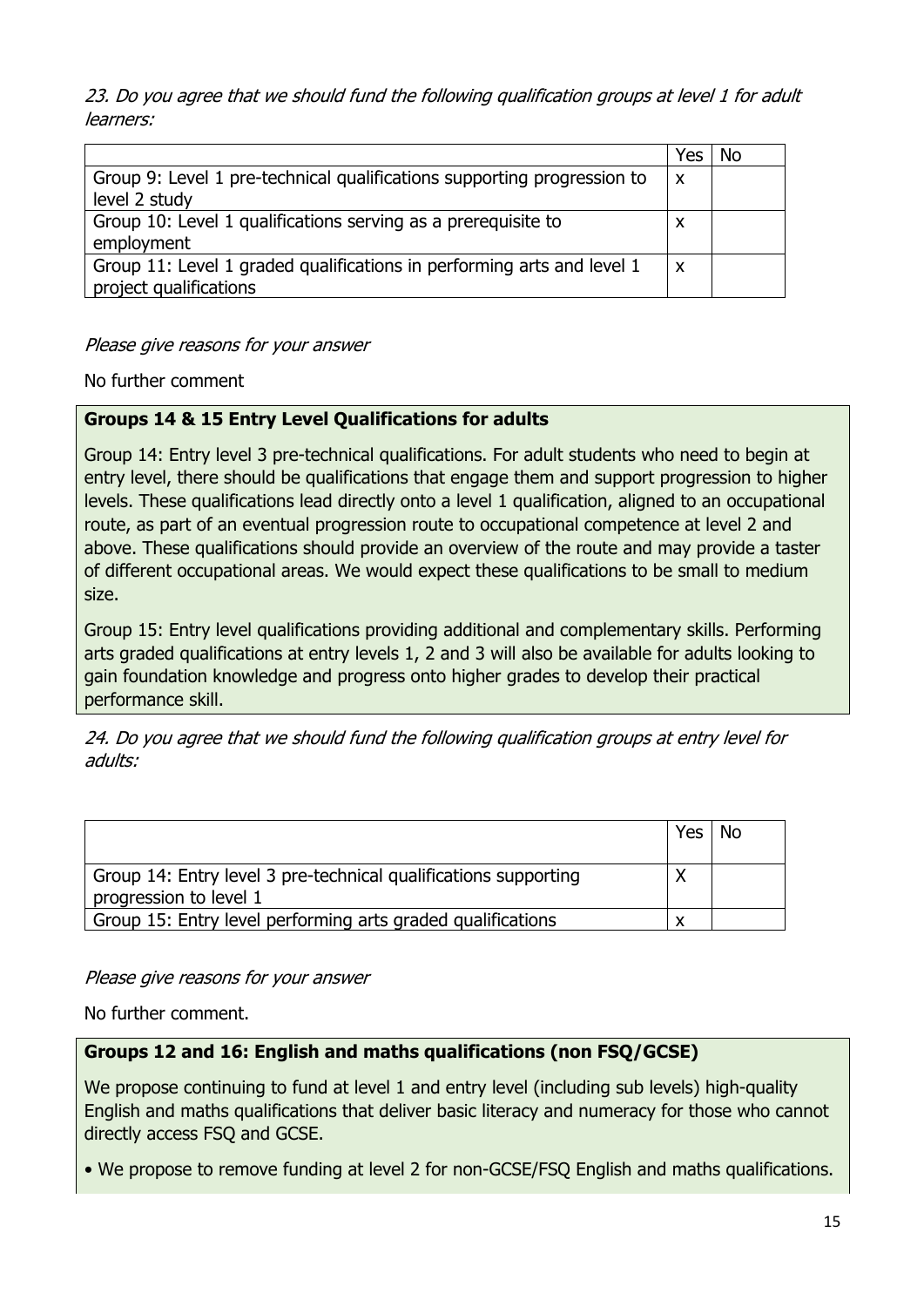• We propose to consider the need for updating the National Standards for Adult Literacy and **Numeracy** 

To be in scope for funding these qualifications must:

- Be developed against National Standards for Adult Literacy and Numeracy
- Be designed to support those who cannot access FSQ / GCSE

## Example:

An entry level or level 1 qualification in English or maths skills that builds confidence and ability for learners who need support to access an FSQ/GCSE.

25. Do you agree we should remove funding at level 2 for non-GCSE/FSQ English qualifications?

# **Yes**

## Please give reasons for your answer

Currently there appears to be too much variation of what is available, and it is very confusing for learners, employers and providers to know what has been covered within the qualifications. At this level it is better to have a broad general English qualification that demonstrates application of skill and knowledge rather than specialised bite sized components. This will be more effective as a stepping stone to a higher level and more specialised qualification.

Do you agree we should remove funding at level 2 for non-GCSE/FSQ maths qualifications?

# **Yes**

Currently there appears to be too much variation of what is available, and it is very confusing for learners, employers and providers to know what has been covered within the qualifications. At this level it is better to have a broad general maths qualification that demonstrates application of skill and knowledge rather than specialised bite sized components. This will be more effective as a stepping stone to a higher level and more specialised qualification.

6. Do you agree we should continue to fund level 1 and entry level English qualifications for learners who cannot access FSQs/ GCSEs?

# **Yes**

There is a considerable need to build learners skills and confidence in their ability to undertake English qualifications for those who have struggled at school and have not managed to achieve an acceptable grade at GCSE. Very often they need to undertake smaller, bite sized components to build their confidence in undertaking focussed tests to build towards a broader skill set that will enable them to achieve either FSQ or GCSEs in order to be successful as they progress onto an apprenticeship or a technical qualification.

Do you agree that we should continue to fund level 1 and entry level maths qualifications for learners who cannot access FSQs/GCSEs?

# **Yes**

There is a considerable need to build learners skills and confidence in their ability to undertake maths qualifications for those who have struggled at school and have not managed to achieve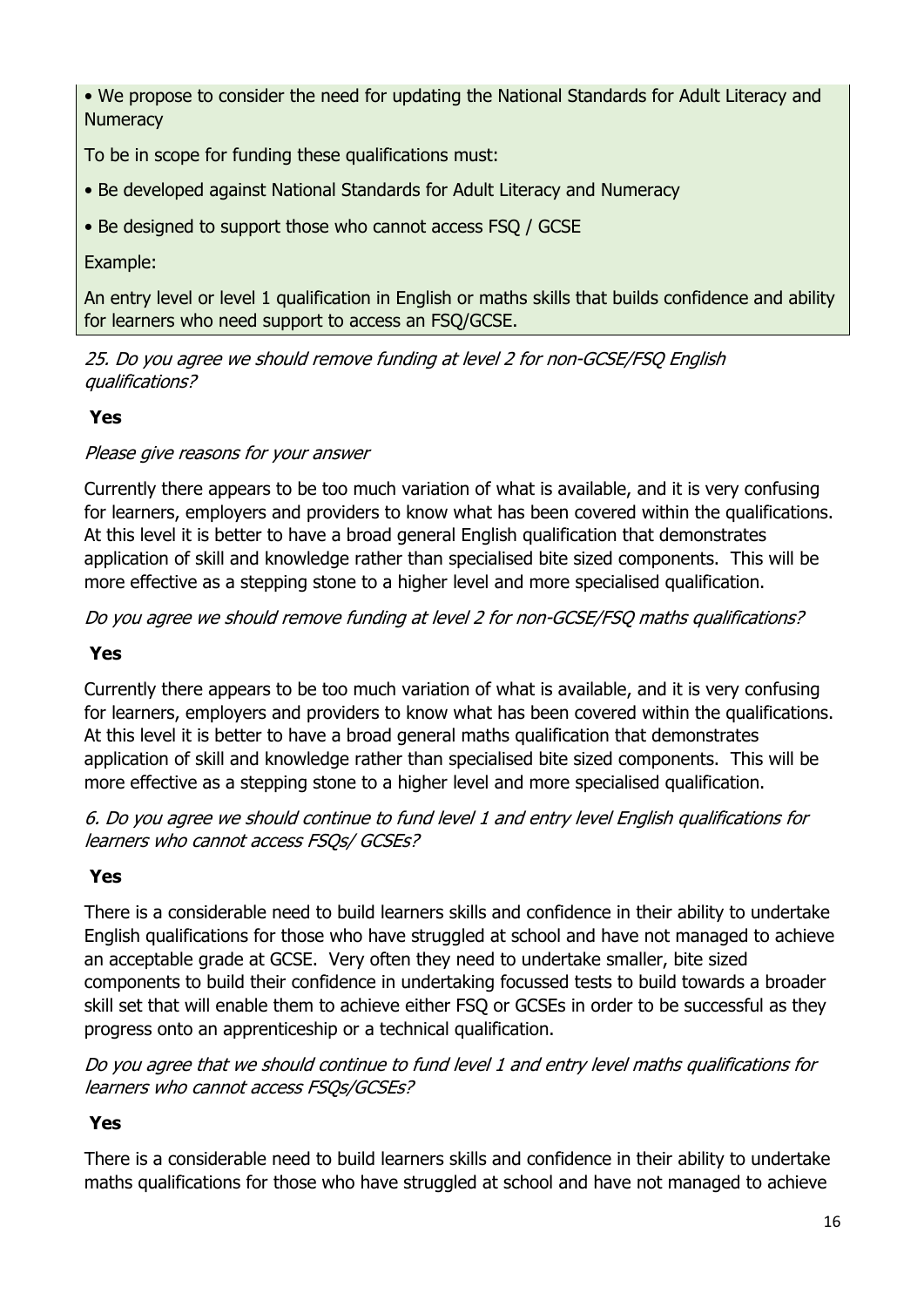an acceptable grade at GCSE. Very often they need to undertake smaller, bite sized components to build their confidence in undertaking focussed tests to build towards a broader skill set that will enable them to achieve either FSQ or GCSEs in order to be successful as they progress onto an apprenticeship or a technical qualification.

27. Do you agree all non-GCSE/FSQ qualifications in English should be developed against the National Standards for Adult Literacy and Numeracy?

## **Yes**

The National Standards provide a complete breakdown of the skills and understanding required in order for the learner to become an effective communicator. Therefore, it would appear sensible to use that framework to develop suitable steppingstone components in order for a learner to be able to progress if they have the capability. Whilst at the same time reducing the number of smaller qualifications that are available currently that do not align so well to the FSQ & GCSE's to effectively support progression.

Do you agree all non-GCSE/FSQ qualifications in maths should be developed against the National Standards for Adult Literacy and Numeracy?

# **Yes**

The National Standards provide a complete breakdown of the skills and understanding required in order for the learner to become an effective communicator. Therefore, it would appear sensible to use that framework to develop suitable steppingstone components in order for a learner to be able to progress if they have the capability. Whilst at the same time reducing the number of smaller qualifications that are available currently that do not align so well to the FSQ & GCSE's to effectively support progression.

28. Do you agree that we should consider updating the National Standards for Adult Literacy and Numeracy before adding them to the regulation criteria?

## **Yes**

To ensure they align accurately to the National Curriculum as is appropriate for life and work skills required for 2022

## **Groups 8, 13 and 17: ESOL (English for Speakers of Other Languages) qualifications**

We propose to continue to fund high-quality ESOL qualifications at level 2 (group 8), level 1 (group 13) and entry levels 1,2 and 3 (group 17). Qualifications named ESOL Skills for Life are in scope of this review. ESOL International qualifications are out of scope.

To be in scope for funding these qualifications must:

Continue to meet the requirements of the National Standards for Adult Literacy.

Example:

Qualifications in reading, writing, speaking and listening, designed to support speakers of other languages within the UK to develop their English language skills for work, further learning or everyday life.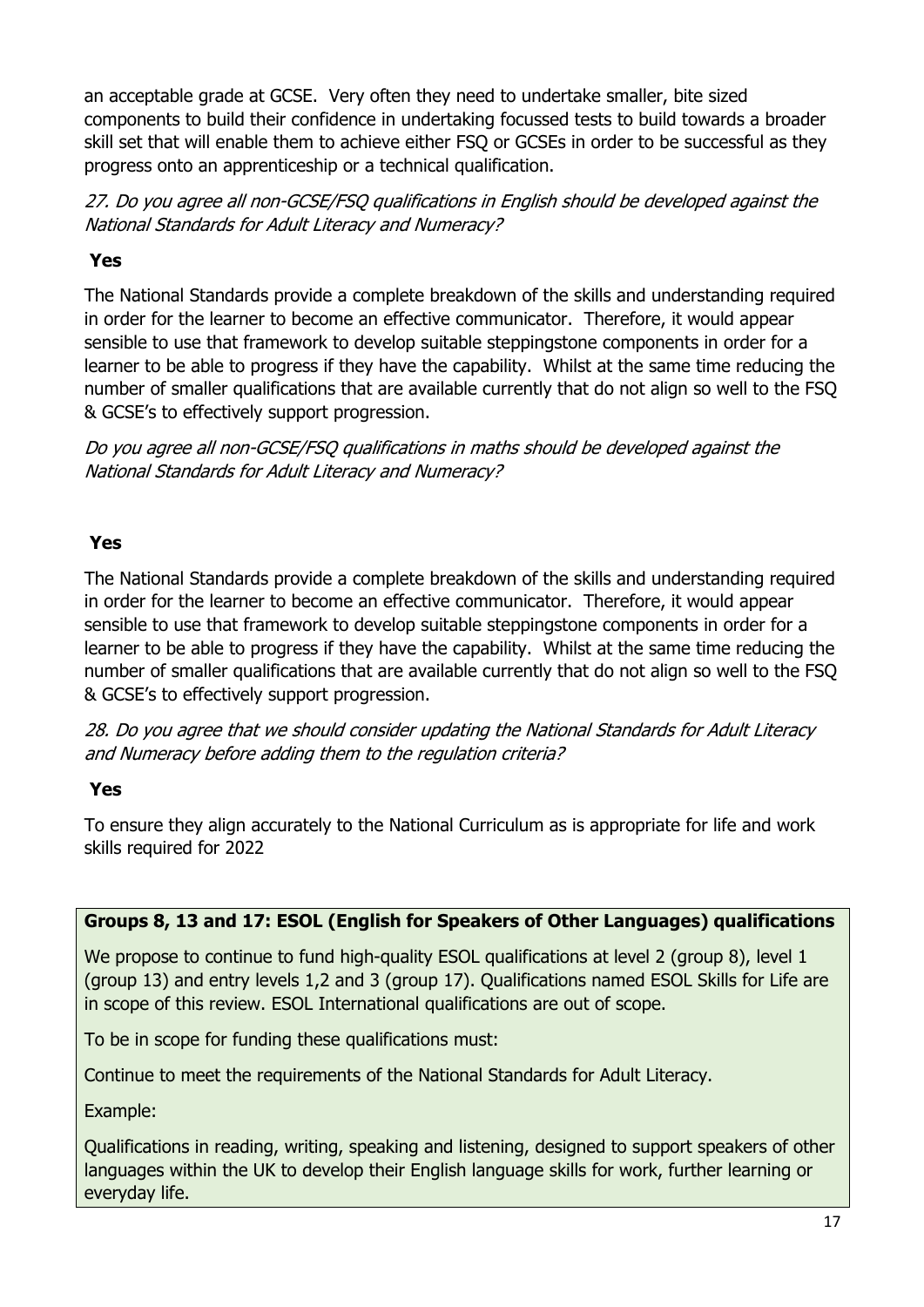29. Do you agree that we should continue to fund ESOL qualifications at each of the following levels:

|                                               | Yes | No |
|-----------------------------------------------|-----|----|
| Level 2                                       |     |    |
| Level 1                                       |     |    |
| Entry level (including sub levels 1, 2 and 3) |     |    |

#### Please give reasons for your answer

There is potentially a huge market to tap into around immigration and those that get their 'right to stay', once they have this, they can start looking for work, but may not have very good English. This shouldn't be a barrier to employment.

## **Personal, Social and Employability (PSE) qualifications**

Standards will be developed for qualifications that deliver:

Personal and Social Development

We anticipate this standard would include content designed to improve a student's communication and interpersonal skills, develop confidence and resilience, prepare them for further study and progression, and prepare them to engage with the local community and wider society.

Employability Skills

We anticipate this standard would include content designed to prepare a student to find and secure employment, such as job searches, CV writing and interview skills, and to teach the essential skills for the work environment, such as workplace communications, teamwork and problem solving, health and safety at work, and employee rights and responsibilities.

Independent Living and Life Skills

We anticipate this standard would include content designed to prepare a student for adulthood and independent living, such as managing physical and mental health, relationships, maintaining a home, tenant rights and responsibilities, independent travel skills, and financial management skills.

30. Do you agree that we should develop national standards and set broad core content at level 1 for:

|                                    | Yes |  |
|------------------------------------|-----|--|
| Personal and social development    |     |  |
| <b>Employability skills</b>        |     |  |
| Independent living and life skills |     |  |

#### Please give reasons for your answer

This is combined in a lot of entry and level 1 quals to improve confidence, it is also useful for those that have been out of employment for a while.

31. Do you agree that we should develop national standards and set broad core content at entry level (including entry level 1, entry level 2, and entry level 3) for: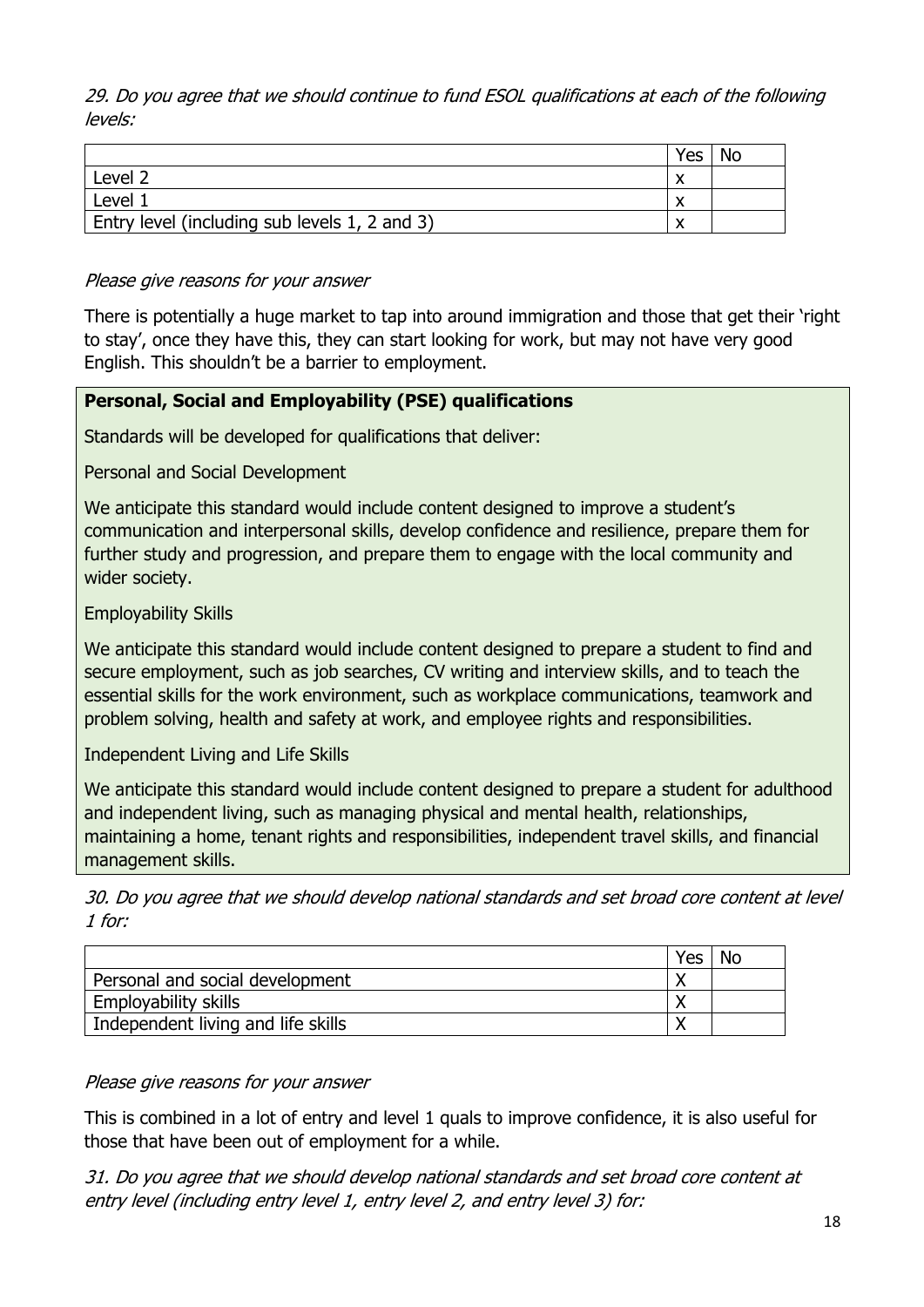|                                    | Yes | No |
|------------------------------------|-----|----|
| Personal and social development    |     |    |
| <b>Employability skills</b>        |     |    |
| Independent living and life skills |     |    |

## Please give reasons for your answer

This is combined in a lot of entry and level 1 quals to improve confidence, it is also useful for those that have been out of employment for a while.

32. Do you agree the national standards set out on page 86 will cover the range of skills needed by students?

Yes

Do you believe there is a need to develop additional national standards? If so, please tell us what the standard should contain and which students it would benefit

- 33. Thinking specifically about employability skills:
- As an employer, do you currently recognise or value any qualifications in employability skills? Yes No

If so, how do you recognise them and what aspects of these qualifications do you value?

Will the proposed national standards make a difference to the way these qualifications are perceived, valued or recognised by employers

Yes No

If so, what difference will they make and how would employability qualifications aligned to standards be used by employers in the future?

34. Is it necessary to have standalone qualifications at entry level 1 and entry level 2 that provide students with an opportunity to explore industries and occupations?

Yes

Please give reasons for your answer

Apprenticeships tend to specialise more quickly than qualifications due to how they are developed. Therefore there is a recognised need for qualifications that help people understand what their options are and gain some basic insight as a stepping stone to enrolling on a full apprenticeship standard.

#### **Implementing reform**

35. What support is needed to smooth the implementation of the proposed reforms to level 2 and below qualifications?

A review of the occupational maps to make sure that they are fit for this purpose – much more nuance than is needed than for apprenticeships.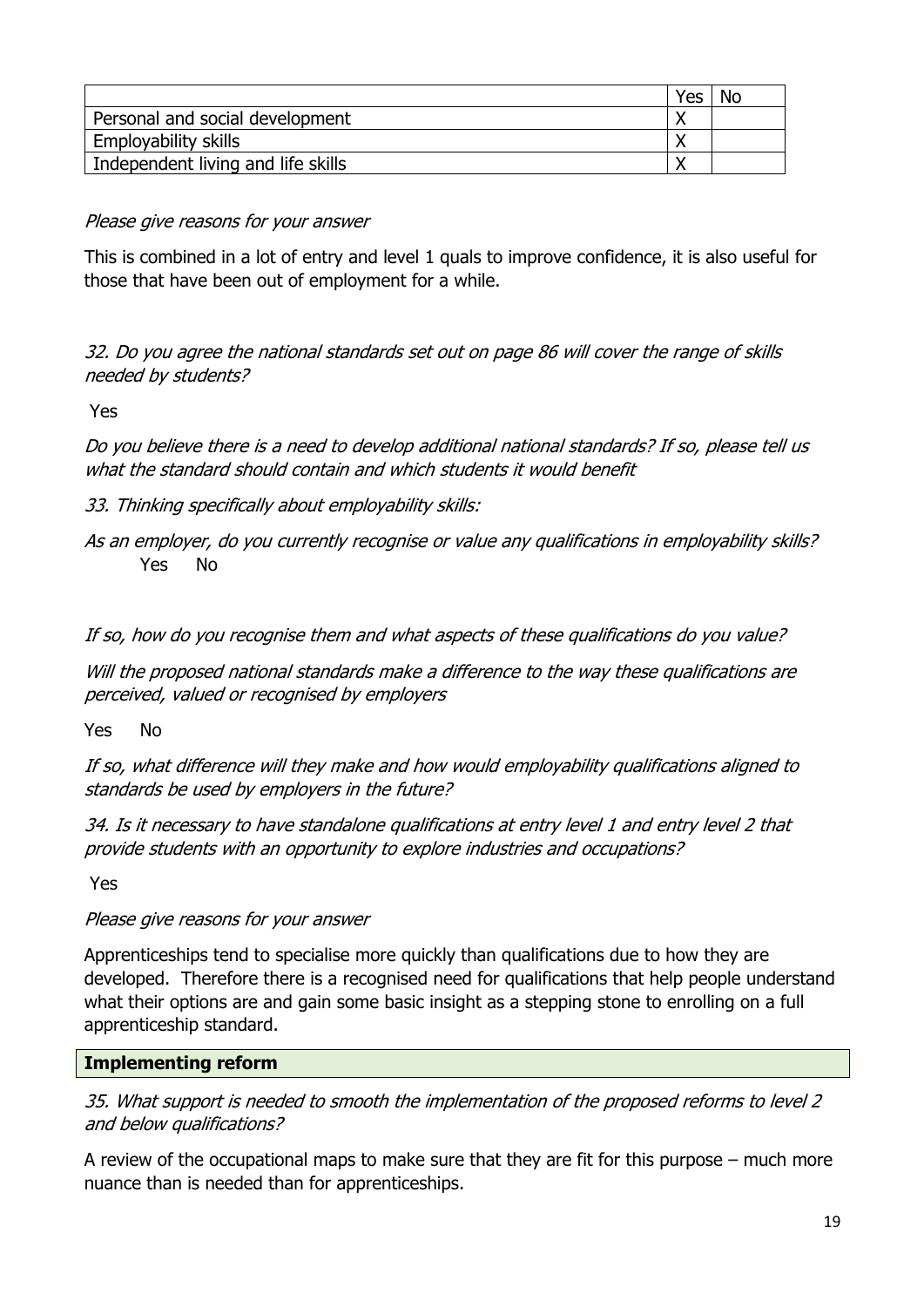A clear focus on low enrolment qualifications that meet specific sub sector needs. Recognition that these qualifications may go beyond the occupational standard but will train them for a particular type of work. Work based learning will naturally mean that the learner will pick up sub sector specialism, but in a college-based environment they this will not occur.

Consideration of what 'modular' learning might look like and recognition that some adults and young people take time to build up their skills to achieve the large amounts of learning required for the majority of the main level 2 qualification groups. Very many adults and young people do a first-year qualification (certificate) before they then 'top up' to a larger amount of learning (often a diploma).

Recognition that there will be significant costs associated with these changes for both training and assessment providers and suitable support to make sure that lower volume sectors will have qualifications developed in a timely fashion as well as the larger ones.

A communication strategy for employers to help them understand the changes and their benefits. Employers have seen significant changes to vocational education over recent years and this can lead to them becoming confused and be a barrier to them engaging with qualifications for their staff.

Clarification over whether one qualification could sit in more than one group. For example, could an RHS qualification sit in both group 6 (adults) and group 7 (supporting to L3 study)? If not, then groups 3 and 6 also need to be available to young people.

## **General and equalities impact assessments**

36. Do you have any concerns regarding the potential impact that the principles and proposals outlined in this consultation may have on students with SEND or those with a protected characteristic under the Equality Act 2010?

The very large minimum size of many of the qualification groups proposed is a huge concern for learner accessibility. This will not just impact those with SEND but all learners who are reluctant to learn – they need to see achievements in manageable pieces so that they can build up their skills and their confidence over time. These learners will not engage well with such large qualifications irrespective of their age. Although the ideal of large qualifications and full occupational competence for all is admirable, in practice employers take on people with a range of different skill levels and this should not be to the detriment of accessibility to learning. Most of these qualifications will be inaccessible to SEND learners, especially those with the capability to progress to a level 2.

## 37. Are there any additional impacts that you think should be included in the general impact assessment which will accompany our response to this consultation?

Disruption and loss of well respected, recognised, valued and needed qualifications leading to frustration from employers. This will alienate employers to the skills system and bring the educational sector into disrepute. The loss of some of these qualifications will impede economic growth in specific sectors by reducing and slowing the availability of labour as demonstrated in the Growing a Green Economy report

(https://www.rhs.org.uk/science/pdf/industry-growth-report-ohrg.pdf). The size of these qualifications makes them much less accessible, impacting on the levelling up agenda, but also preventing valuable workers being able to access the labour market.